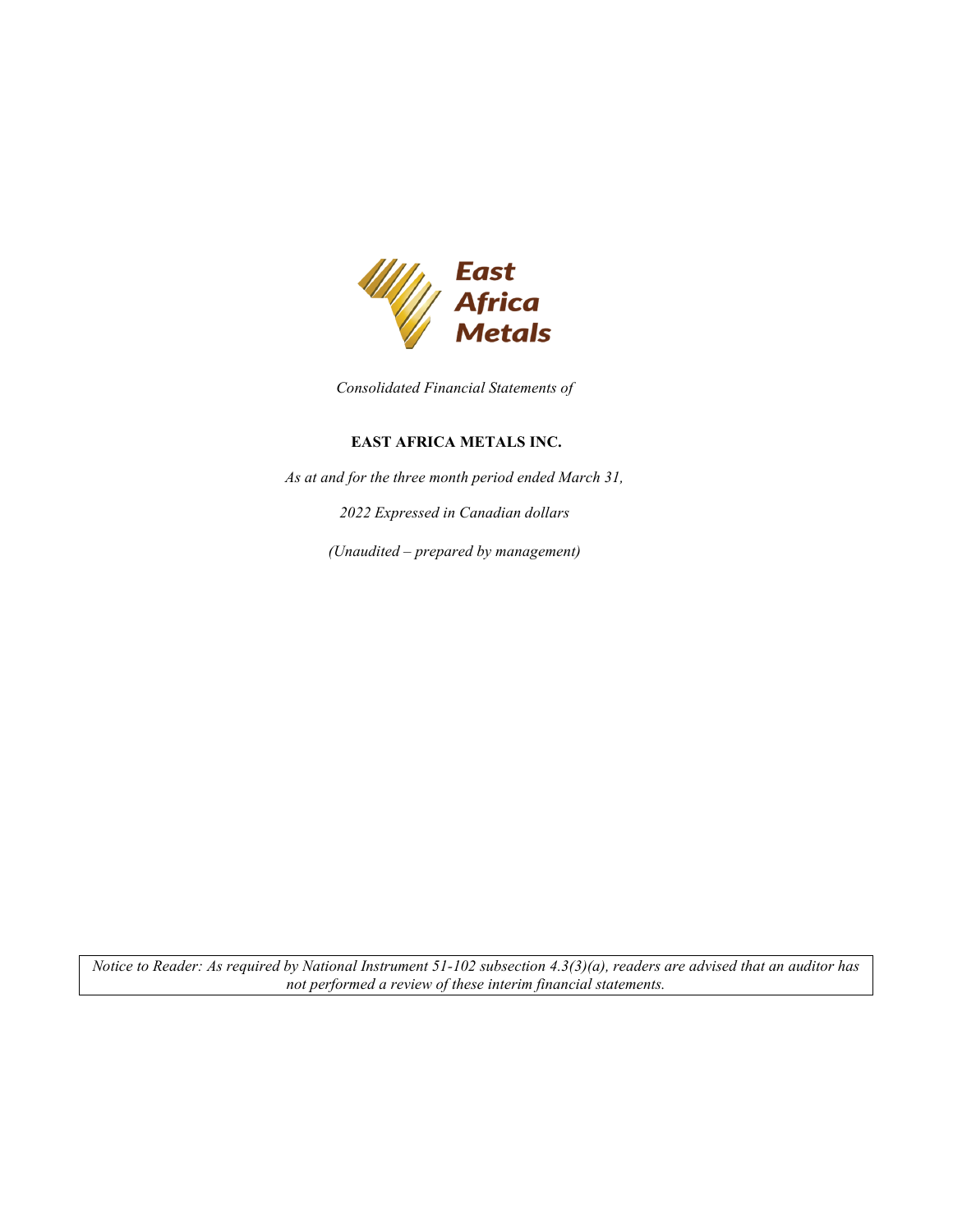Condensed Interim Consolidated Statements of Financial Position – unaudited

Expressed in Canadian dollars

|                                                                    | March 31,<br>2022  |             | December 31,<br>2021 |
|--------------------------------------------------------------------|--------------------|-------------|----------------------|
| <b>Assets</b>                                                      |                    |             |                      |
| <b>Current assets</b>                                              |                    |             |                      |
| Cash and cash equivalents                                          | \$<br>1,744,675 \$ |             | 2,234,600            |
| Accounts receivable                                                | 43,101             |             | 40,559               |
| Assets held for sale (note 4)                                      | 3,879,525          |             | 3,952,690            |
| Prepaid expenses and deposits                                      | 1,361,048          |             | 1,363,778            |
|                                                                    | 7,028,350          |             | 7,591,627            |
| <b>Non-current assets</b>                                          |                    |             |                      |
| Investment in Tigray Resources Incorporated PLC (note 5)           | 490,426            |             | 498,551              |
| Mineral property interests (note 6)                                | 16,295,332         |             | 16,532,668           |
| Property and equipment (note7)                                     | 93,091             |             | 94,446               |
|                                                                    | 16,878,849         |             | 17,125,665           |
|                                                                    | \$<br>23,907,198   | $\$$        | 24,717,292           |
| <b>Liabilities and Equity</b>                                      |                    |             |                      |
| <b>Current liabilities</b>                                         |                    |             |                      |
| Accounts payable and accrued liabilities                           | \$<br>839,719 \$   |             | 828,565              |
| Liabilities held for sale (note 4)                                 | 981,415            |             | 928,219              |
| Deposit on sale of Canaco Tanzania Limited (note 4)                | 2,431,291          |             | 2,431,291            |
| Loans payable (note 8)                                             | 534,112            |             | 519,781              |
|                                                                    | 4,786,537          |             | 4,707,856            |
| <b>Equity</b>                                                      |                    |             |                      |
| Share capital (note $9(a) \& (b)$ )                                | 57,440,153         |             | 57,440,153           |
| Obligation to issue shares - mineral property interests (note (c)) | 143,000            |             | 143,000              |
| Warrants (note $9(e)$ )                                            | 91,153             |             | 91,153               |
| Contributed surplus (note 9(d))                                    | 151,319,106        |             | 151,319,106          |
| Accumulated other comprehensive income                             | 3,213,174          |             | 3,405,456            |
| Deficit                                                            | (196, 407, 990)    |             | (195,765,377)        |
|                                                                    | 15,798,596         |             | 16,633,491           |
| Non-controlling interest (note 10)                                 | 3,322,065          |             | 3,375,945            |
|                                                                    | 19,120,661         |             | 20,009,436           |
| Nature of operations and aging someone $(n_0 + 1)$                 | \$<br>23,907,198   | $\mathbb S$ | 24,717,292           |

Nature of operations and going concern (note 1) Contingencies (note 14) Subequent event (note 9(d))

Approved on behalf of the Board

(signed) David Parsons (signed) Sean Waller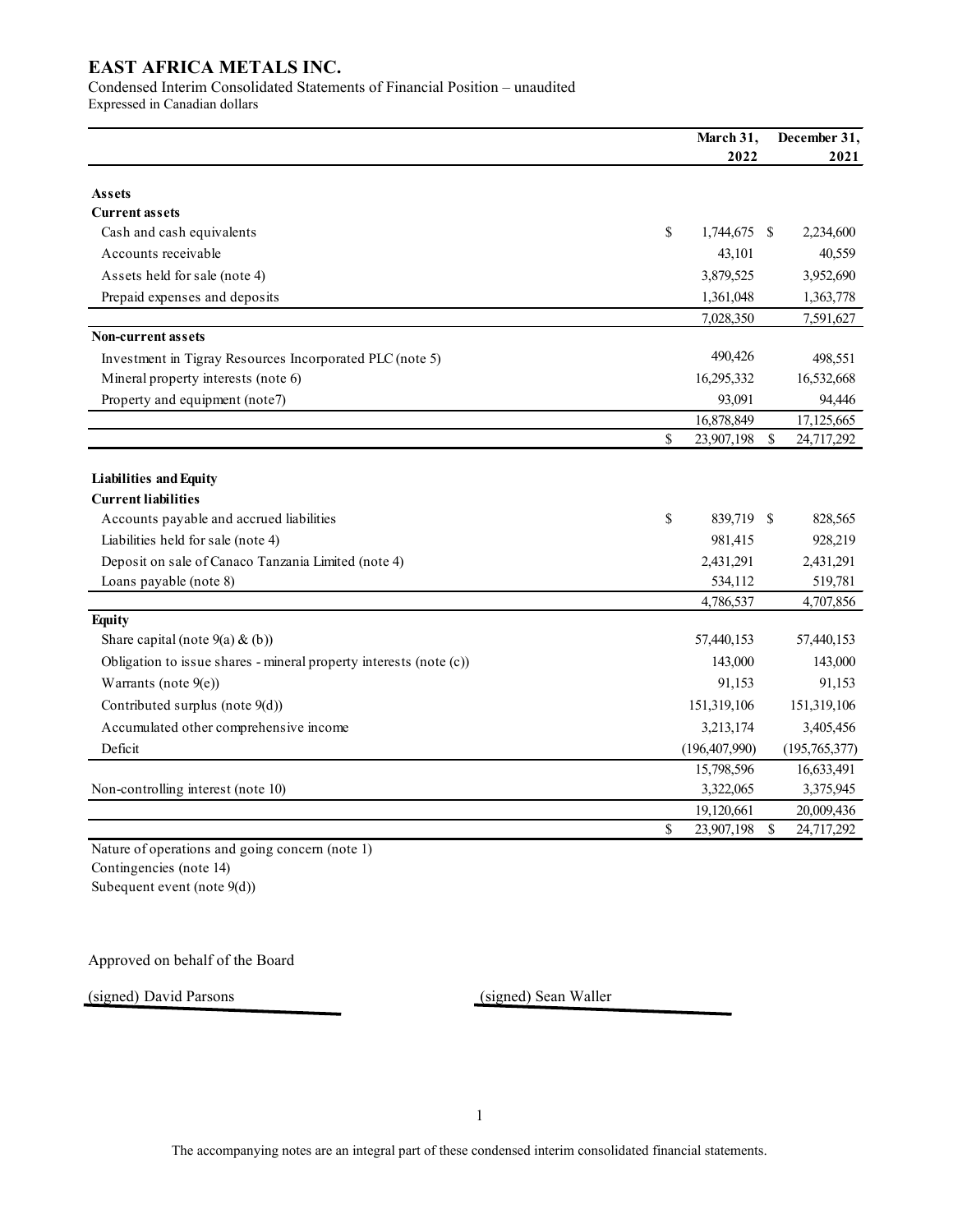# Condensed Interim Consolidated Statements of Loss – unaudited

Expressed in Canadian dollars

|                                                                    | Three month period ended March 31, |    |             |  |  |  |
|--------------------------------------------------------------------|------------------------------------|----|-------------|--|--|--|
|                                                                    | 2022                               |    | 2021        |  |  |  |
| <b>Expenses</b>                                                    |                                    |    |             |  |  |  |
| Directors and advisory board fees                                  | \$<br>17.250                       | \$ | 17,250      |  |  |  |
| Exploration and evaluation expenditure (note 11)                   | 140,155                            |    | 205,828     |  |  |  |
| Investor/shareholder communications and filing fees                | 84,702                             |    | 146,639     |  |  |  |
| Legal, audit and audit related fees                                | 10,794                             |    | 1,566       |  |  |  |
| Management consulting fees and expenses                            | 171,140                            |    | 131,361     |  |  |  |
| Office and administration                                          | 69,108                             |    | 57,156      |  |  |  |
| Rent and occupancy costs                                           | 376                                |    | 224         |  |  |  |
| Salary and benefits                                                |                                    |    | 11,034      |  |  |  |
| Share-based compensation                                           |                                    |    | 639,207     |  |  |  |
| Operating loss                                                     | (493, 525)                         |    | (1,210,265) |  |  |  |
| Other income (expenses)                                            |                                    |    |             |  |  |  |
| Foreign exchange gain (loss)                                       | (131,245)                          |    | 7,240       |  |  |  |
| Income (loss) on equity accounted investment (note5)               | (8,125)                            |    | (12,769)    |  |  |  |
| Interest expense                                                   | (14, 331)                          |    | (17, 926)   |  |  |  |
| Net loss for period                                                | \$<br>$(647,226)$ \$               |    | (1,233,720) |  |  |  |
| Net loss attributable to:                                          |                                    |    |             |  |  |  |
| Shareholders                                                       | \$<br>(642, 613)                   | \$ | (1,123,545) |  |  |  |
| Non-controlling interest                                           | (4,613)                            |    | (110, 175)  |  |  |  |
|                                                                    | \$<br>$(647,226)$ \$               |    | (1,233,720) |  |  |  |
| Loss per share, basic and fully diluted                            | \$<br>$(0.00)$ \$                  |    | (0.01)      |  |  |  |
| Weighted average number of common shares - basic and fully diluted | 204.280.236                        |    | 195,741,055 |  |  |  |

Condensed Interim Consolidated Statements of Comprehensive Loss – unaudited Expressed in Canadian dollars

|                                                          |    | Three month period ended March 31, |   |             |  |  |  |  |
|----------------------------------------------------------|----|------------------------------------|---|-------------|--|--|--|--|
|                                                          |    | 2022                               |   | 2021        |  |  |  |  |
| Net loss for year                                        | \$ | $(647,226)$ \$                     |   | (1,233,720) |  |  |  |  |
| Items that maybe reclassified to statement of operations |    |                                    |   |             |  |  |  |  |
| Currency translation adjustment                          |    | (241, 549)                         |   | (180, 851)  |  |  |  |  |
| Comprehensive loss for year                              |    | (888, 775)                         |   | (1,414,571) |  |  |  |  |
| Comprehensive loss attributable to:                      |    |                                    |   |             |  |  |  |  |
| Shareholders                                             | S  | (834,895)                          | S | (1,376,310) |  |  |  |  |
| Non-controlling interest                                 |    | (53,880)                           |   | (38,260)    |  |  |  |  |
|                                                          |    | (888, 775)                         |   | (1,414,570) |  |  |  |  |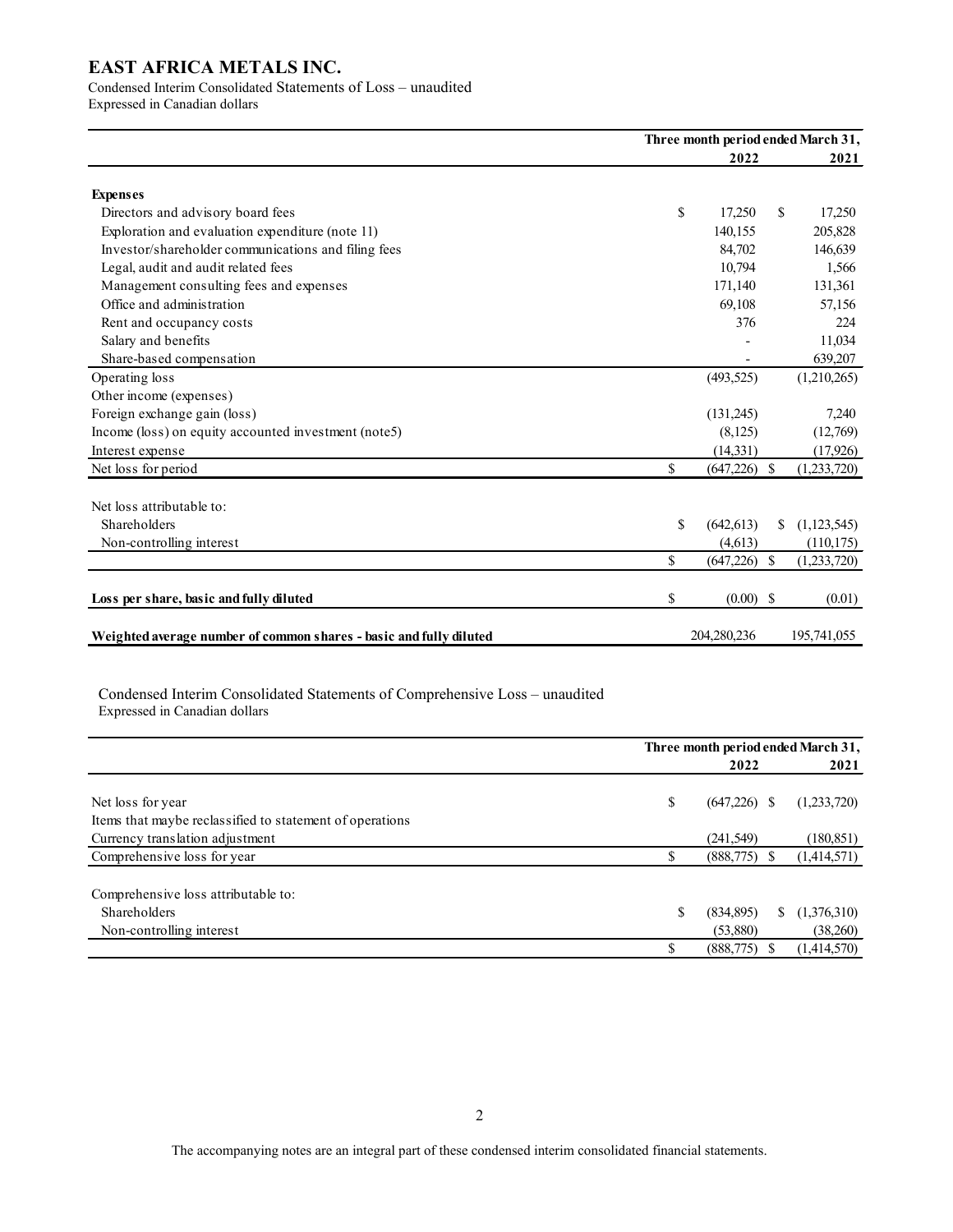Condensed Interim Consolidated Statements of Changes in Equity – unaudited Expressed in Canadian dollars

|                                                       | Common Shares<br>Without Par Value |               |                             |                                              |                          |                        |                                                 |                          |                                                        |                             |                          |
|-------------------------------------------------------|------------------------------------|---------------|-----------------------------|----------------------------------------------|--------------------------|------------------------|-------------------------------------------------|--------------------------|--------------------------------------------------------|-----------------------------|--------------------------|
|                                                       | Shares                             | Amount        | Obligation-<br>bonus shares | Obligation-<br>mineral property<br>interests | Warrants                 | Contributed<br>Surplus | Accumulated<br>Other<br>Comprehensive<br>Income | Deficit                  | <b>Total Equity</b><br>Attributable to<br>Shareholders | Non-Controlling<br>Interest | <b>Total Equity</b>      |
| Balance - December 31, 2020                           | 186,728,091 \$                     | 53,016,403 \$ | 184,375 \$                  | 143,000 \$                                   | 925,113<br>-8            | 150,368,161            | 3,530,254<br>ъ<br>- 20                          | (192, 632, 895)          | 15,534,411 \$                                          | 3,391,673                   | 18,926,084               |
| Bonus shares issued                                   | 625,000                            | 184,375       | (184, 375)                  | ٠                                            |                          |                        |                                                 |                          |                                                        |                             | $\overline{\phantom{a}}$ |
| Debt settlement                                       | 410,509                            | 120,318       | $\overline{\phantom{a}}$    | $\overline{\phantom{a}}$                     |                          |                        | ۰                                               | $\overline{\phantom{a}}$ | 120,318                                                |                             | 120,318                  |
| Options exercised                                     | 7,248,000                          | 1,090,450     | $\overline{\phantom{a}}$    | $\overline{\phantom{a}}$                     |                          | (219, 490)             | ۰                                               | $\overline{\phantom{a}}$ | 870,960                                                |                             | 870,960                  |
| Warrants exercised                                    | 7,518,636                          | 2,559,179     | $\overline{\phantom{a}}$    | $\overline{\phantom{a}}$                     | (303, 588)               |                        | ۰                                               | $\overline{\phantom{a}}$ | 2,255,591                                              |                             | 2,255,591                |
| Warrants expired                                      |                                    | . .           | $\overline{\phantom{a}}$    | $\overline{\phantom{a}}$                     | (298, 734)               | 298,734                | ۰                                               | $\overline{\phantom{a}}$ |                                                        |                             | $\overline{\phantom{a}}$ |
| Share-based compensation                              |                                    |               | $\overline{\phantom{a}}$    | $\overline{\phantom{a}}$                     |                          | 639,207                | ٠                                               | $\overline{\phantom{a}}$ | 639,207                                                |                             | 639,207                  |
| Currency translation adjustment on foreign operations |                                    |               |                             |                                              |                          | ۰                      | (252,765)                                       | $\overline{\phantom{a}}$ | (252,765)                                              | 71,915                      | (180, 850)               |
| Net loss for period                                   |                                    |               |                             |                                              | ٠                        |                        |                                                 | (1, 123, 545)            | (1, 123, 545)                                          | (110, 175)                  | (1,233,720)              |
| Balance - March 31, 2021                              | 202,530,236                        | 56,970,725    |                             | 143,000.00                                   | 322,791.23               | 151,086,611.81         | 3,277,489<br>S.                                 | $(193,756,440)$ \$       | 18,044,177 \$                                          | 3,353,413                   | 21,397,590               |
| Balance - December 31, 2021                           | 204,280,236 \$                     | 57,440,153 \$ |                             | 143,000 \$<br>$-$ \$                         | 91,153<br>-S             | 151,319,106 \$         | 3,405,456 \$                                    | $(195,765,377)$ \$       | 16,633,491 \$                                          | 3,375,945 \$                | 20,009,436               |
| Currency translation adjustment on foreign operations |                                    |               |                             |                                              | $\overline{\phantom{a}}$ | ۰                      | (192, 282)                                      | ۰.                       | (192, 282)                                             | (49,267)                    | (241, 549)               |
| Net loss for period                                   |                                    |               |                             |                                              |                          |                        |                                                 | (642, 613)               | (642, 613)                                             | (4,613)                     | (647, 226)               |
| Balance - March 31, 2022                              | 204,280,236<br>- S                 | 57,440,153    |                             | 143,000<br>- \$                              | 91,153<br>- 5            | 151,319,106            | 3,213,174 \$<br>- \$                            | $(196,407,990)$ \$       | 15,798,596 \$                                          | 3,322,065                   | 19,120,661               |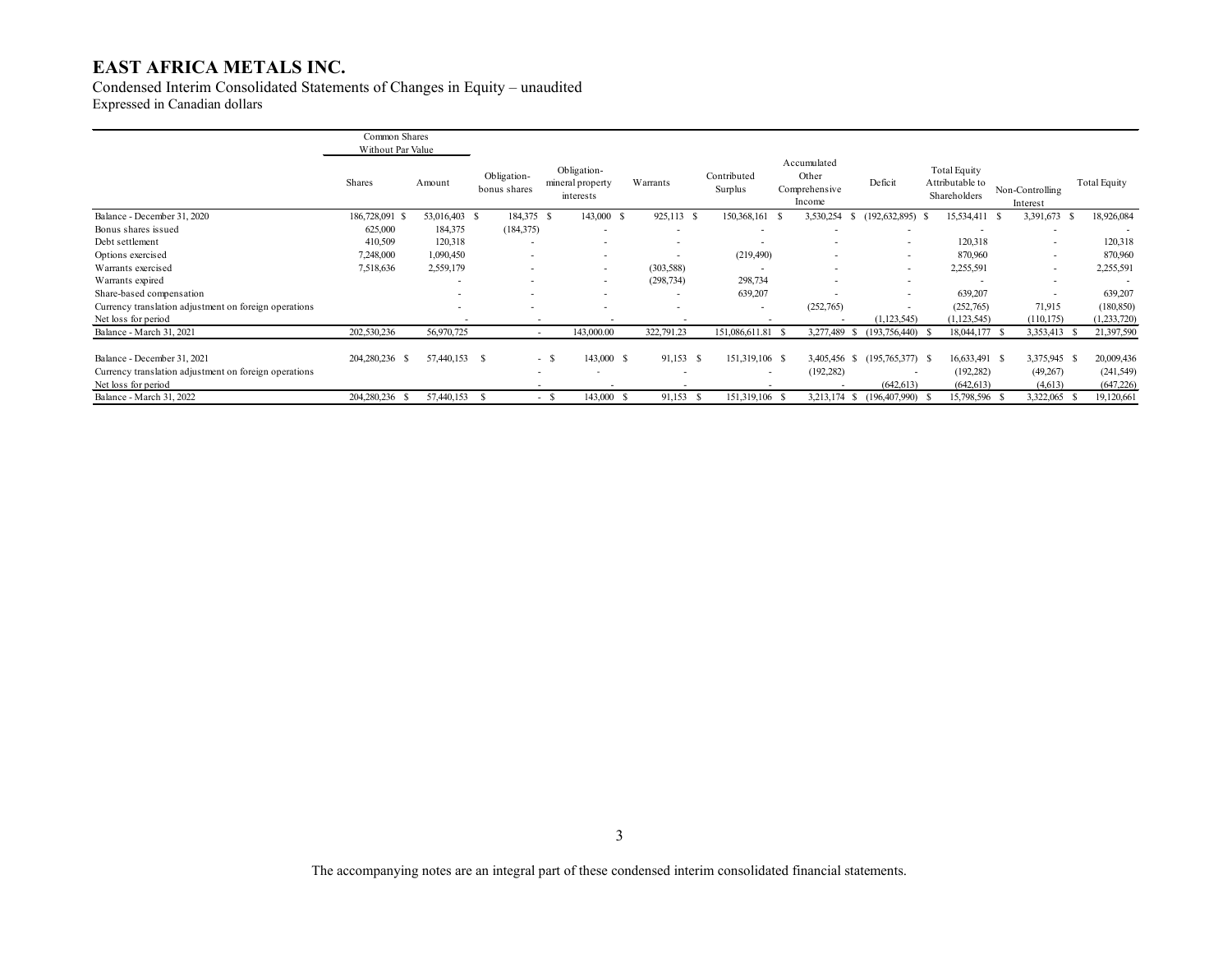Condensed Interim Consolidated Statements of Cash Flows – unaudited

Expressed in Canadian dollars

`

|                                                              | Three month period ended March 31, |             |  |  |  |
|--------------------------------------------------------------|------------------------------------|-------------|--|--|--|
|                                                              | 2022                               | 2021        |  |  |  |
| Cash provided by (used for) operating activities             |                                    |             |  |  |  |
| Loss for period                                              | \$<br>$(647,226)$ \$               | (1,233,720) |  |  |  |
| Items not involving cash                                     |                                    |             |  |  |  |
| Amortization - exploration and evaluation                    |                                    | 3,816       |  |  |  |
| Loss (income) on equity accounted investment                 | 8,125                              | 12,769      |  |  |  |
| Interest expense                                             | 14,331                             | 17,926      |  |  |  |
| Provision for (recovery of) taxes recoverable                | 48,162                             |             |  |  |  |
| Share-based compensation - administration                    |                                    | 639,207     |  |  |  |
| Unrealized foreign exchange loss (gain)                      | 130,351                            | (7,119)     |  |  |  |
| Changes in operating assets and liabilities                  |                                    |             |  |  |  |
| Accounts receivable                                          | (2,542)                            | (21,703)    |  |  |  |
| Assets held for sale                                         | 73,165                             | (416, 493)  |  |  |  |
| Prepaid expenses and deposits                                | 2,730                              | 127,326     |  |  |  |
| Accounts payable and accrued liabilities                     | (134,220)                          | (1,198,416) |  |  |  |
| Liabilities held for sale                                    | 53,196                             | 584,211     |  |  |  |
|                                                              | (453, 929)                         | (1,492,196) |  |  |  |
| Cash flows provided by (used for) financing activities       |                                    |             |  |  |  |
| Loan advances (repayments)                                   |                                    | (275, 129)  |  |  |  |
| Exercise of options                                          |                                    | 870,960     |  |  |  |
| Exercise of warrants                                         |                                    | 2,255,591   |  |  |  |
|                                                              |                                    | 2,851,422   |  |  |  |
| Effect of exchange rate changes on cash and cash equivalents | (17,998)                           | 1,016       |  |  |  |
| Increase (decrease) in cash and cash equivalents             | (471, 927)                         | 1,362,242   |  |  |  |
| Cash and cash equivalents-beginning of period                | 2,234,600                          | 182,184     |  |  |  |
| Cash and cash equivalents-end of period                      | \$<br>1,744,675 \$                 | 1,545,442   |  |  |  |
|                                                              |                                    |             |  |  |  |
| Non cash investing and financing activities                  |                                    |             |  |  |  |
| Shares issued to settle debts                                | \$<br>\$                           | 120,318     |  |  |  |

The accompanying notes are an integral part of these condensed interim consolidated financial statements.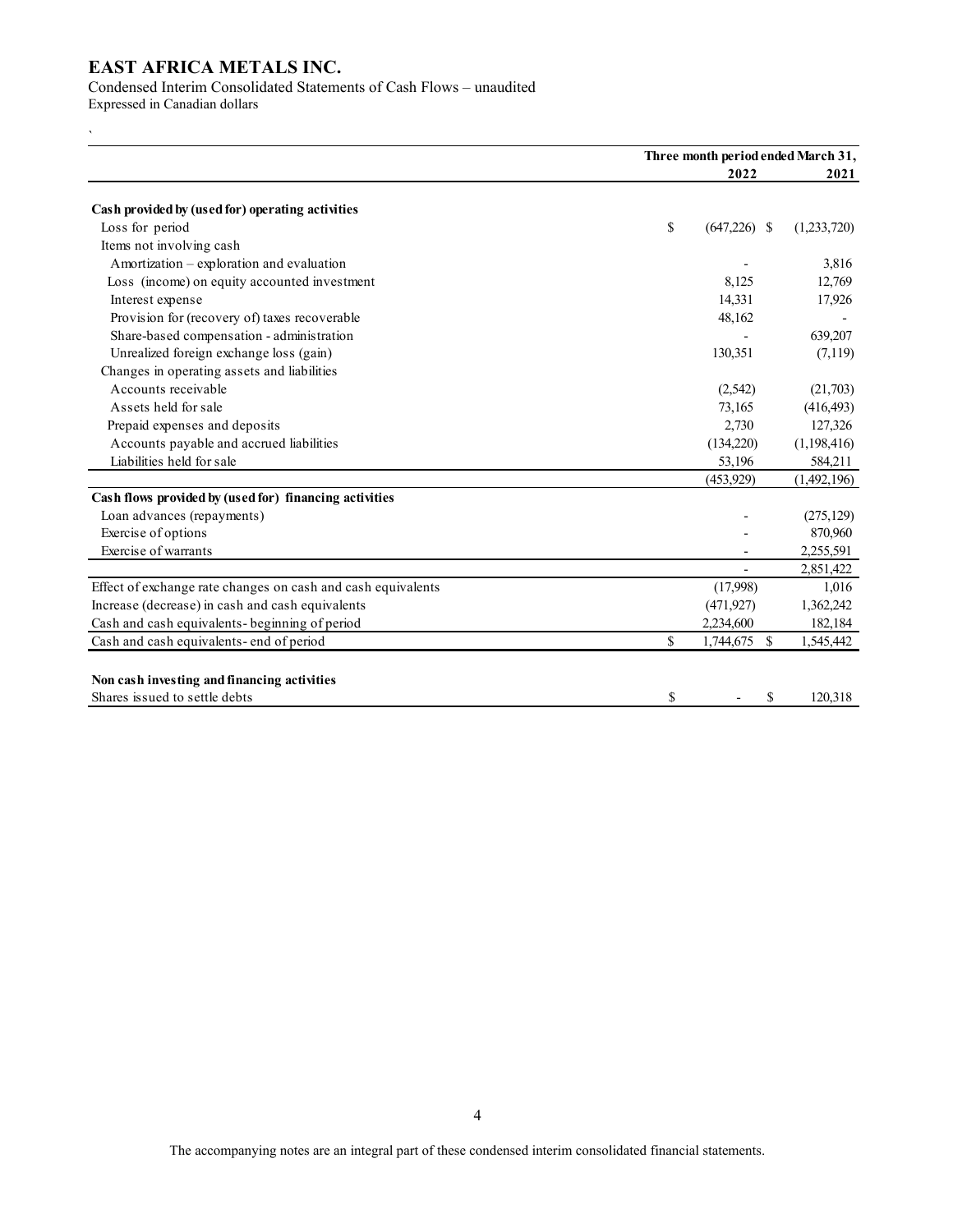#### **1. Nature of operations and going concern**

East Africa Metals Inc. ("East Africa" or the "Company") was incorporated on December 7, 2012, under the Canada Business Corporations Act. The address of the Company's corporate office and principal place of business is 17th Floor, 777 Dunsmuir Street, Vancouver, British Columbia, Canada. On July 11, 2013, the Company commenced trading on the TSX Venture Exchange (the "TSXV") as a Tier 2 mining issuer under the trading symbol "EAM".

East Africa is a mineral exploration company focused on the identification, acquisition, exploration, development and/or sale of base and precious mineral resource properties in the Federal Democratic Republic of Ethiopia ("Ethiopia") and the United Republic of Tanzania ("Tanzania"). The Company's major mineral property interests consist of one project in Ethiopia, the Harvest Property and one project in Tanzania, the Handeni and Other Properties. Additionally, the Company has a 30% equity interest in Tigray Resources Incorporate PLC, which has one project in Ethiopia, the Adyabo Property.

The Company has not yet determined whether its mineral resource properties contain mineral reserves that are economically recoverable. The continued operations of the Company and the recoverability of the amounts capitalized for mineral properties is dependent upon the existence of economically recoverable reserves, the ability of East Africa to obtain the necessary financing to complete the exploration and development of such properties and upon future profitable production or proceeds from the disposition of such properties.

These condensed interim consolidated financial statements are prepared on a going concern basis, which contemplates that the Company will continue in operation for at least the next twelve months from March 31, 2022 and will be able to realize its assets and discharge its liabilities in the normal course of business. For the three month period ended March 31, 2022, the Company incurred a net loss attributable to shareholders totaling \$642,613 and used cash in operating activities of \$453,929. As at March 31, 2022, the Company had an accumulated deficit of \$196,407,990. As at December 31, 2021, the Company had cash and cash equivalents of \$1,744,675, accounts payable and accrued liabilities of \$839,719 and current loans payable of \$534,112.

Based on the Company's financial position as at March 31, 2022, the available funds are not considered adequate to meet requirements for the estimated operations and exploration expenditures in the coming twelve-month period. These requirements may be adversely impacted by an absence of normal available financing due to the continued uncertainty in the markets for mineral exploration companies. To address its financing requirements, the Company will seek financing through and not limited to completion of the sale of Canaco Tanzania Ltd. (note 5), sale of non-strategic assets, debt financing, strategic alliances, equity financing and optioning of its mineral properties. However, there is no assurance that such financing will be available. This material uncertainty casts significant doubt upon the Company's ability to continue as a going concern. If the going concern assumption were not appropriate for these financial statements, then adjustments would be necessary to the carrying values of assets, liabilities, the reported income and expenses and the consolidated statement of financial position classifications used. Such adjustments could be material.

### **2. Statement of compliance and basis of preparation**

These condensed interim consolidated financial statements are prepared in accordance with IAS 34 - Interim Financial Reporting as issued by the International Accounting Standards Board ("IASB"). Accordingly, certain disclosures included in the annual financial statements prepared in accordance with International Financial Reporting Standards ("IFRS") as issued by the IASB have been condensed or omitted.

These condensed interim financial statements follow the same accounting policies and methods of application as the Company's audited consolidated financial statements for the year ended December 31, 2021. The policies applied in these condensed interim consolidated financial statements are based on IFRS issued as of May 25, 2022 the date the Board of Directors approved the financial statements. These condensed interim consolidated financial statements should be read in conjunction with the Company's annual financial statements for the year ended December 31, 2021.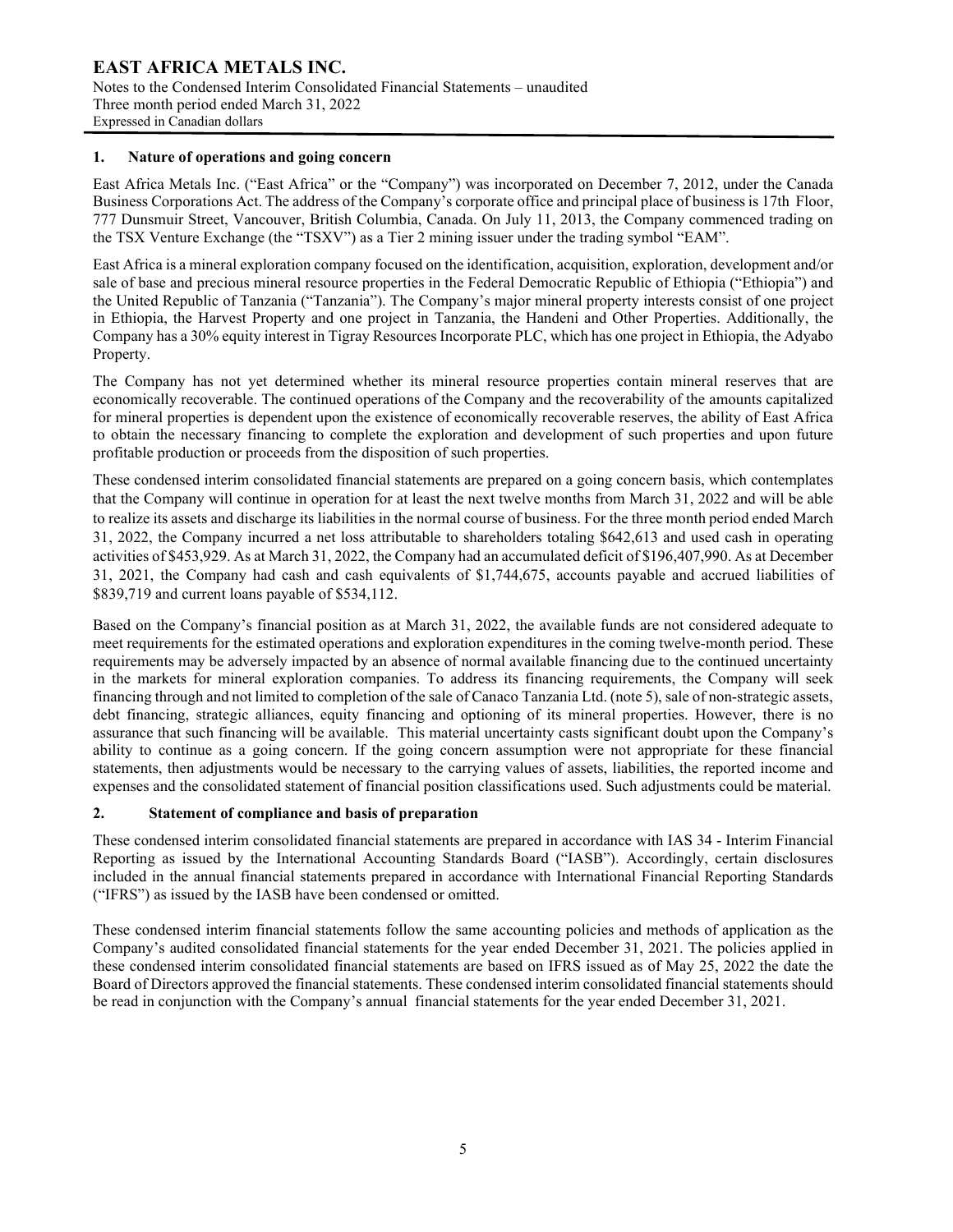## **3. Significant accounting policies**

## **Basis of presentation**

The financial statements have been prepared on an accrual basis and are on a historical cost basis, except for certain financial instruments, which are measured at fair value. The preparation of financial statements in compliance with IFRS requires management to make certain critical accounting estimates. It also requires management to exercise judgment in applying the Company's accounting policies. The areas involving a higher degree of judgment or complexity, or areas where assumptions and estimates are significant are disclosed in note 4 in the Company's annual financial statements for the year ended December 31, 2021.

These condensed interim consolidated financial statements are prepared in Canadian dollars. The functional currency of the Company is Canadian dollars.

## **4. Held for sale assets and liabilities**

On October 20, 2020, the Company signed a binding Share Purchase Agreement and Gold Purchase Agreement with an arm's length Tanzanian private company, PMM Mining Company Limited ("PMM" or the "Developer"), to develop the Magambazi Mine in Tanzania.

Consideration for the transaction is as follows:

- PMM will pay to EAM the sum of US\$2,000,000, being consideration for the acquisition of 100% ownership stake in CTL with the expectation that East Africa will assume certain liabilities of CTL (approximately US\$500,000). CTL owns the Magambazi and Handeni Mining Licenses (the "Mining Assets" or "Magambazi Mine") and all other properties owned by East Africa in Tanzania (the "Exploration Assets"). As at March 31, 2022, EAM had received US\$1,900,000 (CAD\$2,431,291) and US\$100,000 of the sale proceeds were withheld by PMM and remitted to the Tanzanian Revenue Authority. The sale proceeds received have been recorded in the financial statements as a deposit on sale of CTL. The gain (loss) on sale of CTL will be recognized in the consolidated financial statements when a tax clearance certificate has been issued by the Tanzanian Revenue Authority and the shares of CTL are transferred from East Africa to PMM.
- During the lifetime of the mine respecting the Mining Assets, PMM will sell 30% of the Gold produced to EAM at the price of production cost plus 15% of production cost, pursuant to a Gold Purchase Agreement. Gold production costs means actual mining costs and milling costs as well as costs associated with third party smelting, refining, transportation and royalties, minus byproduct credits.
- PMM undertakes to produce at least 10,000 ounces in the first year of commissioning of operations, 20,000 ounces in the second year, 30,000 ounces in the third year and at least 40,000 ounces per year thereafter. In the event PMM does not meet the minimum production in a year, it will compensate EAM as follows: In the first year minimum production is not met PMM will pay US\$200,000; US\$400,000 in the second year; US\$600,000 in the third year; and, US\$700,000 per year for any other years' where the minimum production in any subsequent years is not achieved.
- If at any time the Seller wishes to Transfer to any third party (the "Buyer") or following an offer by a Buyer for the Seller to Transfer to such Buyer, any of the Properties and/or the Projects, East Africa will have the right of first offer to re-acquire the properties.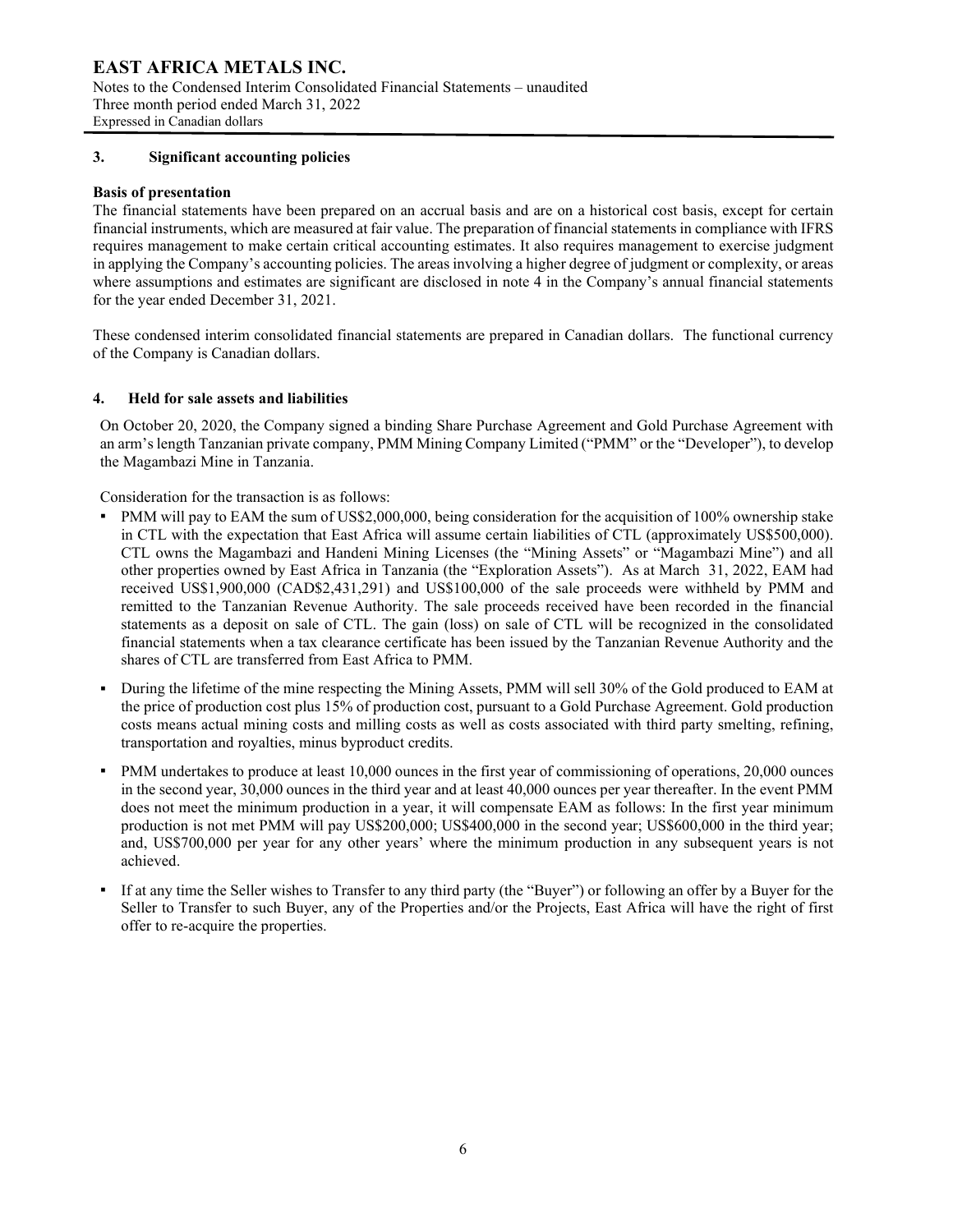Notes to the Condensed Interim Consolidated Financial Statements – unaudited Three month period ended March 31, 2022 Expressed in Canadian dollars

#### **4. Held for sale assets and liabilities - continued**

As a result of the Company entering into an agreement to sell 100% ownership of CTL, the assets and liabilities of CTL and Denwill at as December 31, 2020 were reclassified as assets and liabilities held for sale, details are as follows:

|                                          | March 31, |    | December 31, |
|------------------------------------------|-----------|----|--------------|
|                                          | 2022      |    | 2021         |
| Available for sale assets                |           |    |              |
| Cash                                     | 217,277   | -S | 222,280      |
| Mineral properties                       | 3,529,511 |    | 3,595,740    |
| Property, plant & equipment              | 132,737   |    | 134,670      |
|                                          | 3,879,525 |    | 3,952,690    |
| Available for sale liabilities           |           |    |              |
| Accounts payable and accrued liabilities | 981,415   |    | 928,219      |

# **5. Investment in Tigray Resources Incorporated PLC ("**TRI PLC")

East Africa holds a 30% equity interest in TRI PLC, which is recorded in these financial statements using the equity accounting method.

|                             | March 31, | December 31, |
|-----------------------------|-----------|--------------|
|                             | 2022      | 2021         |
| Balance - opening           | 498,551   | 543,836      |
| Income (loss) on investment | (8.125)   | (45,285)     |
| Balance - closing           | 490,426   | 498,551      |

#### **Summary of Tigray Resources Incorporated PLC statements of financial position**

|                                  |    | March 31.  | December 31, |
|----------------------------------|----|------------|--------------|
|                                  |    | 2022       | 2021         |
| Current asset                    | ۰ъ | 125,723 \$ | 139,075      |
| Less -current liabilities        |    | (48,327)   | (42, 247)    |
|                                  |    | 77,395     | 96,828       |
| Non-current assets               |    | 2,422,960  | 2,422,960    |
| Less-non current liabilities     |    | (865,600)  | (857,950)    |
|                                  |    | 1,557,360  | 1,565,010    |
| Net assets                       |    | 1,634,755  | 1,661,838    |
| East Africa's share - percentage |    | 30%        | 30%          |
| East Africa's share - net assets |    | 490,427    | 498,551      |

|                                   | Three month period ended March 31, |  |           |  |
|-----------------------------------|------------------------------------|--|-----------|--|
|                                   | 2022                               |  | 2021      |  |
| Revenues                          | $\sim$                             |  |           |  |
| Expenses                          | 27,083                             |  | 42,565    |  |
| Net loss                          | (27,083)                           |  | (42, 565) |  |
| Other comprehensive income (loss) | (656)                              |  | (1, 479)  |  |
| Comprehensive income (loss)       | $(27, 739)$ \$                     |  | (44, 044) |  |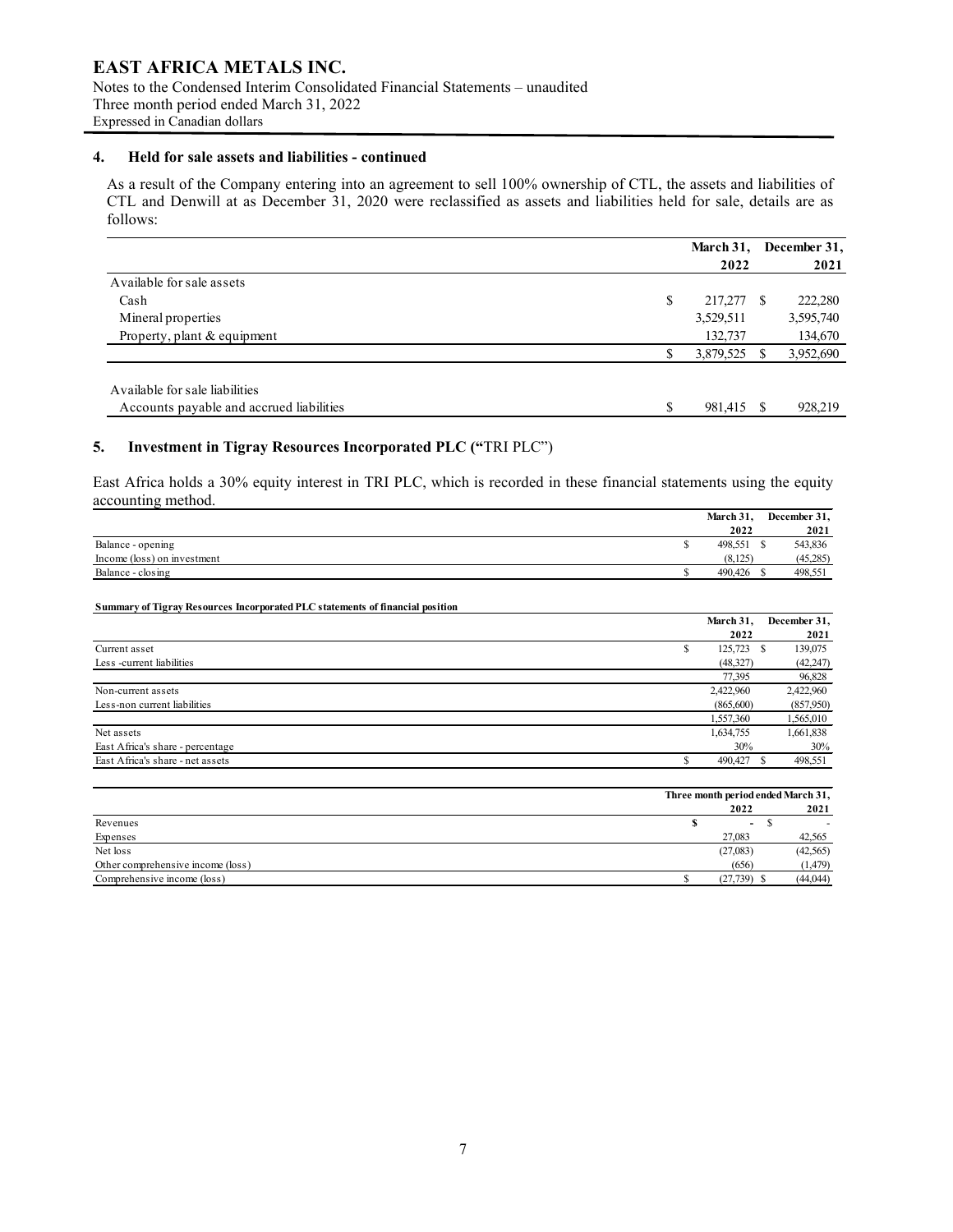Notes to the Condensed Interim Consolidated Financial Statements – unaudited Three month period ended March 31, 2022 Expressed in Canadian dollars

# **6. Mineral property interests**

Details of the Company's mineral property interests are as follows:

|                             |   | <b>Harvest</b><br>property<br>(Ethiopia) |
|-----------------------------|---|------------------------------------------|
| <b>Acquisition costs</b>    |   |                                          |
| Balance - December 31, 2021 | S | 16,532,668                               |
| Foreign exchange            |   | (237, 336)                               |
| Balance - March 31, 2022    |   | 16,295,332                               |

#### Harvest Property

In December 2017, the Company received a mining license for the Terakimti HL Project, which includes the requirement to complete construction of the mine within 2 years. The Company applied for an extension of the mine development period, which was granted in December 2019 extending the term to December 5, 2020. The mining license has a term of 6 years with the ability for renewal of up to 10 years on the approval of the Ministry of Mines and Petroleum ("MoMP") and is due to expire in December 2023. The Company has a 70% interest in the Harvest Property in Ethiopia with the remaining 30% interest held by Ezana Mining Development PLC ("Ezana").

The Company submitted an application for the exploration rights on the remaining prospective targets not included in the Terakimti HL Project (East Africa Mineral Resources), which has been approved.

The Company filed a notice of force majeure with the government to suspend any obligations the Company has under the terms of the mining licenses and the government approved exploration programs until the travel restrictions are lifted.

#### Harvest Transaction

On July 22, 2021, the Company entered into a non-binding letter of intent ("LOI") with Zijin Mining Group Company. Ltd. ("Zijin") to acquire a majority ownership stake in the Harvest Project ("Harvest Transaction") currently held by East Africa's wholly owned subsidiary, Tigray Ethiopia Holdings Inc. ("TEHI"). TEHI holds a 70% interest in Harvest Mining PLC with Ezana Mining Development PLC ("Ezana") owning 30%. Harvest Mining PLC owns 100% of the Harvest Project, which is located in the Tigray National Regional State of the Federal Democratic Republic of Ethiopia ("Ethiopia").

The terms of the LOI stipulate Zijin will enter into a Definitive Agreement whereby Zijin will acquire a 55% equity interest in Harvest Mining PLC by making a cash payment of US\$900,000, developing and operating the Terakimti Oxide Mine and funding 100% of TEHI's obligations related to the development and operation of the Harvest Project. Ezana is responsible for contributing 30% to the development and operating costs of the Harvest Project.

On completion of the proposed transaction:

- Zijin will hold the rights (interest) to 55% post tax profits/Government distributions of Harvest Mining PLC; and,
- EAM will hold the rights (interest) to 15% post tax profits/Government distributions of Harvest Mining PLC.

Closing conditions include:

- Receipt of required approvals, including and not limited to Board, Regulatory and Government;
- Execution of the Definitive Agreement; and,
- East Africa receiving the cash payment of US\$900,000.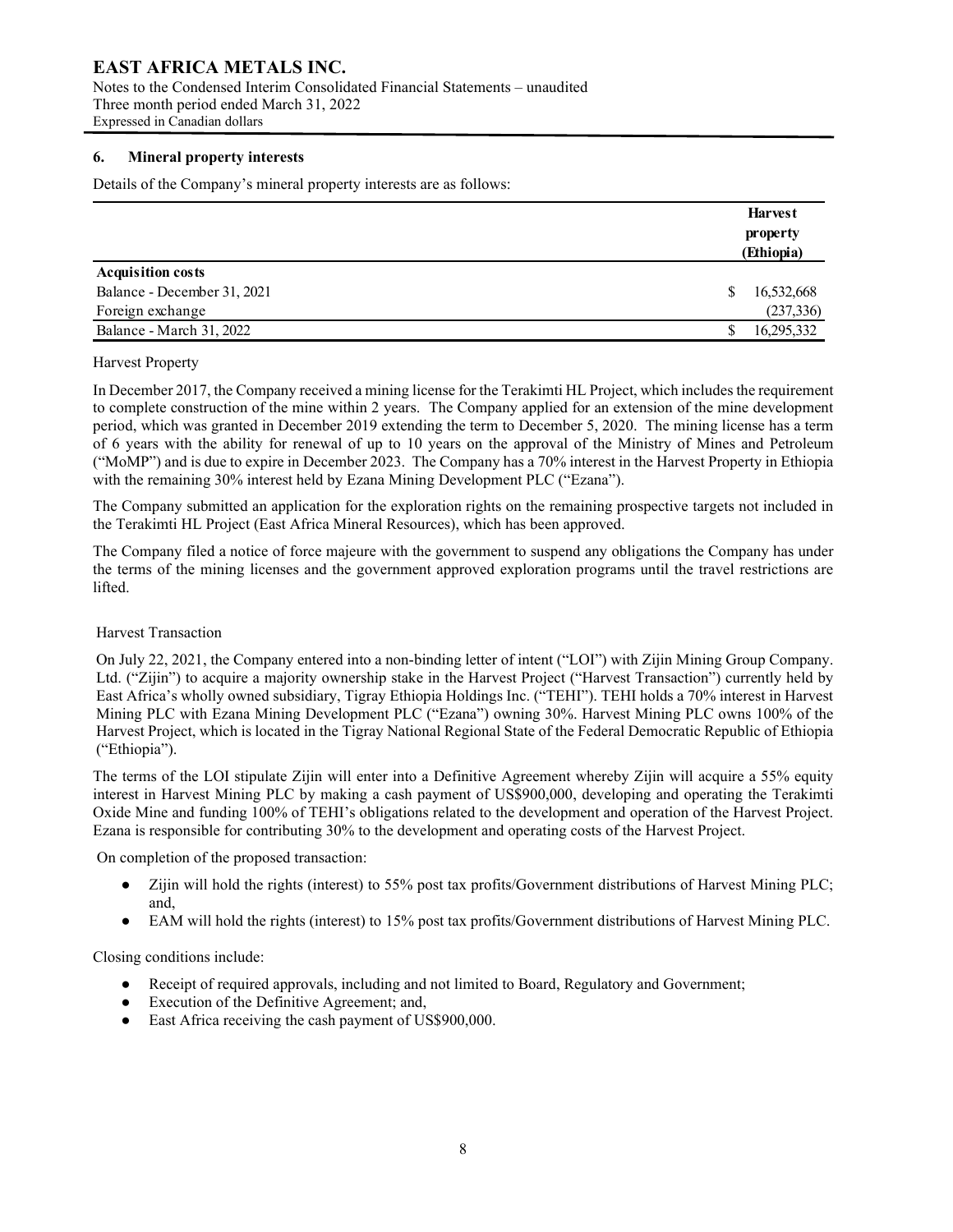#### **6. Mineral property interests – continued**

Once the Harvest acquisition is complete, East Africa will provide Zijin with a "Right of First Offer" for any current or future Ethiopian assets East Africa makes available for acquisition, subject to existing rights granted by East Africa. Negotiations respecting consideration for the sale of future Harvest exploration assets will be based on terms similar to those agreed to for the acquisition of the current resources: i) up front cash proceeds; ii) funding of 100% of the capital costs; and iii) allocated % of post-tax profits of the new mineral resources. Zijin and East Africa will use best efforts to finalize all conditions precedent and finalize the Definitive Agreement.

# Tanzania – Handeni & Other Properties

The properties are located in the Handeni district, Tanga Region of Tanzania. East Africa's Handeni Properties are comprised of two mining licenses covering the Magambazi project with CTL holding one mining license and Denwill holding the second mining license. The Company has an option agreement to acquire a 100% interest in Denwill, a structured entity controlled by East Africa, upon payment of US\$40,000. As at December 31, 2021, the option has not yet been exercised. The Company's Other Properties consists of two main claims and are located in the Handeni district, Tanga Region of Tanzania. As disclosed in note 15, the Company commenced an arbitration process with a view to terminate the Tanzanian Definitive Agreement and the Addendum. On September 22, 2020, a Settlement Deed was presented to the Court in Tanga and the judges for the TzGF appeal and the original legal action against CTL and the Commissioner of Mines. The Court ruled the Settlement Deed was valid and acceptable in both cases. All legal action in Tanzania against CTL has now been withdrawn. Subsequently, the Company entered into an agreement to sell 100% ownership of CTL and as such, the mineral property interests held by CTL have been reclassified as held for sale assets (note 5).

## **7. Property and equipment**

Details of the Company's property and equipment are as follows:

|                                 | Office<br>furniture and<br>equipment |   |            |    | <b>Total</b> |
|---------------------------------|--------------------------------------|---|------------|----|--------------|
| Cost                            |                                      |   |            |    |              |
| Balance - December 31, 2021     | \$<br>226,749 \$                     |   | 390,080 \$ |    | 616,829      |
| Foreign exchange                | (3,255)                              |   | (5,600)    |    | (8, 854)     |
| Balance - March 31, 2022        | \$<br>223,494 \$                     |   | 384,481 \$ |    | 607,975      |
| <b>Accumulated amortization</b> |                                      |   |            |    |              |
| Balance - December 31, 2021     | \$<br>133,060 \$                     |   | 389,323 \$ |    | 522,383      |
| Foreign exchange                | (1,910)                              |   | (5,589)    |    | (7, 499)     |
| Balance - March 31, 2022        | \$<br>131,150 \$                     |   | 383,734    | -S | 514,884      |
| Net book value                  |                                      |   |            |    |              |
| Balance - December 31, 2021     | \$<br>93,689 \$                      |   | 757 \$     |    | 94,446       |
| Balance - March 31, 2022        | \$<br>92,344                         | S | 747        | -S | 93,091       |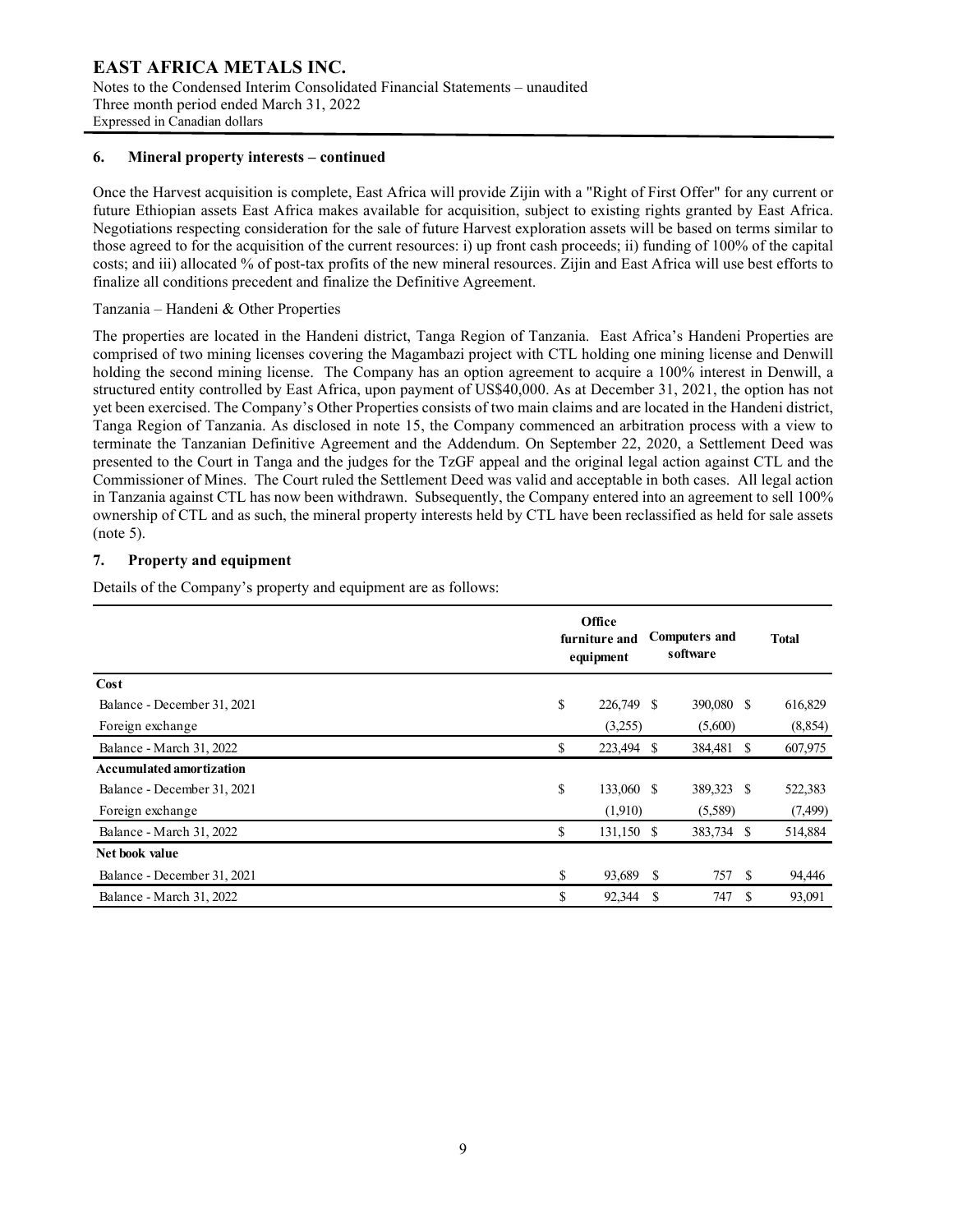## **8. Loans payable**

|                                                       | March 31,<br>2022 | December 31, | 2021   |
|-------------------------------------------------------|-------------------|--------------|--------|
| Demand loans (a)                                      |                   |              |        |
| Principal                                             | \$<br>300,000 S   | 300,000      |        |
| Interest                                              | 194,112           | 179,781      |        |
|                                                       | 494,112           | 479,781      |        |
| Canadian Emergency Business Account ("CEBA") loan (b) | 40,000            |              | 40,000 |
|                                                       | 534,112 \$        | 519,781      |        |

a) On August 31, 2017, SinoTech (Hong Kong) Corporation Limited ("SinoTech") provided a short-term unsecured loan to the Company for \$600,000 with an interest rate of 12% per annum. During the year ended December 31, 2018, the Company repaid \$324,000 of the principal and interest. Accrued interest at March 31, 2022 is \$184,669 (December 31, 2021 - \$179,781). The loan is repayable 15 business days after the Company's closing of sale, cooperation or financing transaction in connection with the development of the Harvest Project; or, June 30, 2021. An additional extension to the agreement has been requested by the Company.

SinoTech is a significant shareholder in the Company and has common officers and directors.

b) CEBA loan is unsecured and interest free to December 31, 2022. If 75% of the loan is repaid in the initial term, 25% will be forgiven. If the Company is unable to repay in the initial term, the loan will be extended starting January 1, 2023 for an additional term maturing December 31, 2025 with an interest rate of 5% per annum and payable monthly.

### **9. Share capital**

a) Authorized

Unlimited number of common shares without par value.

b) Escrowed shares

As at December 31, 2021, 675,045 (2020- 675,045) common shares are held in escrow. The release of these shares is based on the future exploration expenditure, discovery of an ore deposit and achieving commercial mineral production.

c) Obligation to issue shares

The Company held a 100% interest in the Adyabo Property (note 6) with the option to buy back 1.0% of the Net Smelter Return for a cash payment of \$5,000,000 to the previous owner, TIBA Resource Inc. ("TIBA"). Upon receipt of government approval on a positive feasibility study (May 23, 2019), the Company was obligated to issue 550,000 common shares (\$143,000) to TIBA and on commencement of commercial production, the Company will be obligated to issue an additional 275,000 common shares to TIBA.

d) Stock options

The Company has established a stock option plan whereby the Board of Directors may grant stock options to directors, officers, employees or consultants in order to more closely align the grant-recipients' interests with those of shareholders. Pursuant to the stock option plan, the Company has been authorized by its shareholders to grant stock options of up to twenty percent (20%) of the number of common shares issued and outstanding. Stock options granted are subject to a maximum term of ten years from the date of grant. The exercise price of a stock option must be determined in accordance with the share purchase option plan. Stock options vest at the time the stock options are granted unless determined otherwise by the Board of Directors, other than stock options granted to consultants performing investor relations activities, which vest in stages over twelve months with no more than one quarter vesting in any three-month period**.**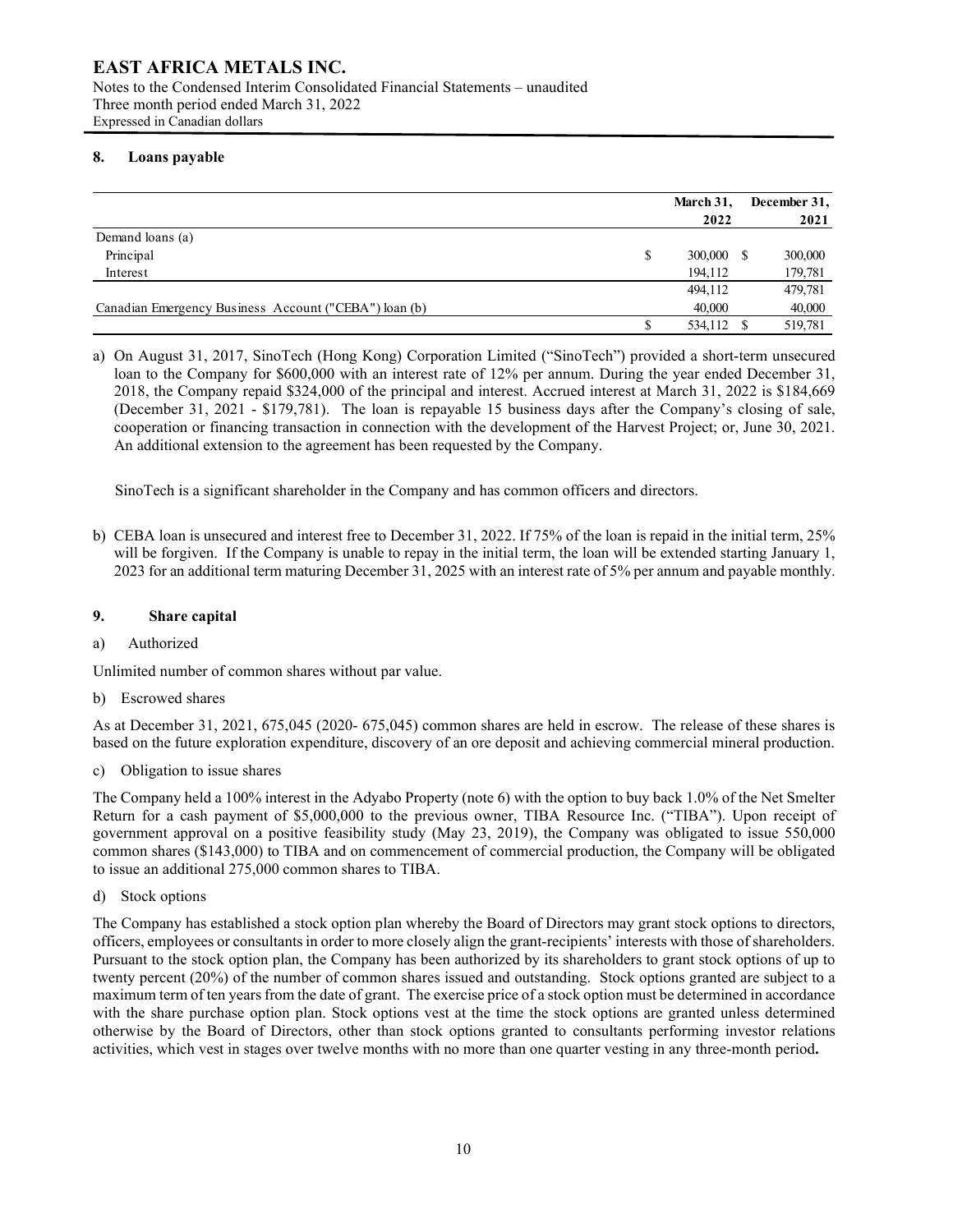Notes to the Condensed Interim Consolidated Financial Statements – unaudited Three month period ended March 31, 2022 Expressed in Canadian dollars

# **9. Share capital – continued**

Details of stock options activity during the three month period ended March 31, 2022 and the year ended December 31, 2021 are as follows:

|                 | March 31, 2022                                         |   |                                       |                                                            | December 31, 2021 |                                    |
|-----------------|--------------------------------------------------------|---|---------------------------------------|------------------------------------------------------------|-------------------|------------------------------------|
|                 | Number of<br>options<br>outstanding and<br>exercisable |   | Weighted<br>average<br>exercise price | Number of<br>options<br>outs tanding<br>and<br>exercisable |                   | Weighted average<br>exercise price |
| Opening balance | 25,282,000 \$                                          |   | 0.22                                  | 30,180,000 \$                                              |                   | 0.19                               |
| Granted         | $\overline{\phantom{a}}$                               | S | ۰                                     | $4,400,000$ \$                                             |                   | 0.30                               |
| Exercised       | $\sim$                                                 | S | $\overline{\phantom{a}}$              | $(8,998,000)$ \$                                           |                   | 0.13                               |
| Expired         |                                                        |   | ۰                                     | $(300,000)$ \$                                             |                   | 0.15                               |
| Closing balance | 25,282,000 \$                                          |   | 0.22                                  | 25,282,000                                                 |                   | 0.22                               |

The following table summarizes information about the stock options outstanding and exercisable at March 31, 2021:

| Number of<br>options<br>outstanding and<br>exercisable |   | Range of<br>exercise prices<br>of options<br>outstanding and<br>exercisable | Weighted<br>average<br>exercise<br>price of<br>options<br>exercisable |      | Weighted average<br>remaining<br>contractual life |
|--------------------------------------------------------|---|-----------------------------------------------------------------------------|-----------------------------------------------------------------------|------|---------------------------------------------------|
| 500,000 \$                                             |   | 0.29                                                                        | \$.                                                                   | 0.29 | 0.07                                              |
| 14,282,000 \$                                          |   | 0.22                                                                        | S                                                                     | 0.22 | 1.25                                              |
| $6,100,000$ \$                                         |   | 0.22                                                                        | S                                                                     | 0.22 | 2.19                                              |
| 3,400,000 \$                                           |   | 0.30                                                                        | \$.                                                                   | 0.30 | 3.98                                              |
| 1,000,000                                              | S | 0.42                                                                        |                                                                       | 0.42 | 0.47                                              |
| 25,282,000                                             |   |                                                                             | ¢                                                                     | 0.22 | 1.77                                              |

Subsequent to March 31, 2022, stock options entitling the holder to acquire 500,000 common shares at a price of \$0.29 per share expired.

#### e) Warrants

Details of warrant activity during the three month period ended March 31, 2022 and the year ended December 31, 2021 are as follows:

|                 |                                      | <b>March 31, 2022</b>                 |                          |                                      |  | December 31, 2021                  |
|-----------------|--------------------------------------|---------------------------------------|--------------------------|--------------------------------------|--|------------------------------------|
|                 | Number of<br>warrants<br>outstanding | Weighted<br>average<br>exercise price |                          | Number of<br>warrants<br>outstanding |  | Weighted average<br>exercise price |
| Opening balance | 3,846,500 \$                         |                                       | 0.35                     | 19,650,195 \$                        |  | 0.31                               |
| Exercised       | ۰                                    |                                       | $\overline{\phantom{a}}$ | $(7,518,636)$ \$                     |  | 0.30                               |
| Expired         | $-$                                  | -S                                    | $\overline{\phantom{a}}$ | $(8,285,059)$ \$                     |  | 0.30                               |
| Closing balance | 3,846,500 \$                         |                                       | 0.35                     | 3,846,500 \$                         |  | 0.35                               |

# As at March 31, 2021, the following share purchase warrants are outstanding:

| Number of<br>warrants<br>outstanding and<br>exercisable | Weighted<br>average<br>exercise price | Weighted<br>average<br>remaining<br>contractual<br>life | <b>Expiry date</b> |
|---------------------------------------------------------|---------------------------------------|---------------------------------------------------------|--------------------|
| 3,846,500                                               | 0.35                                  | 0.85                                                    | November 6, 2022   |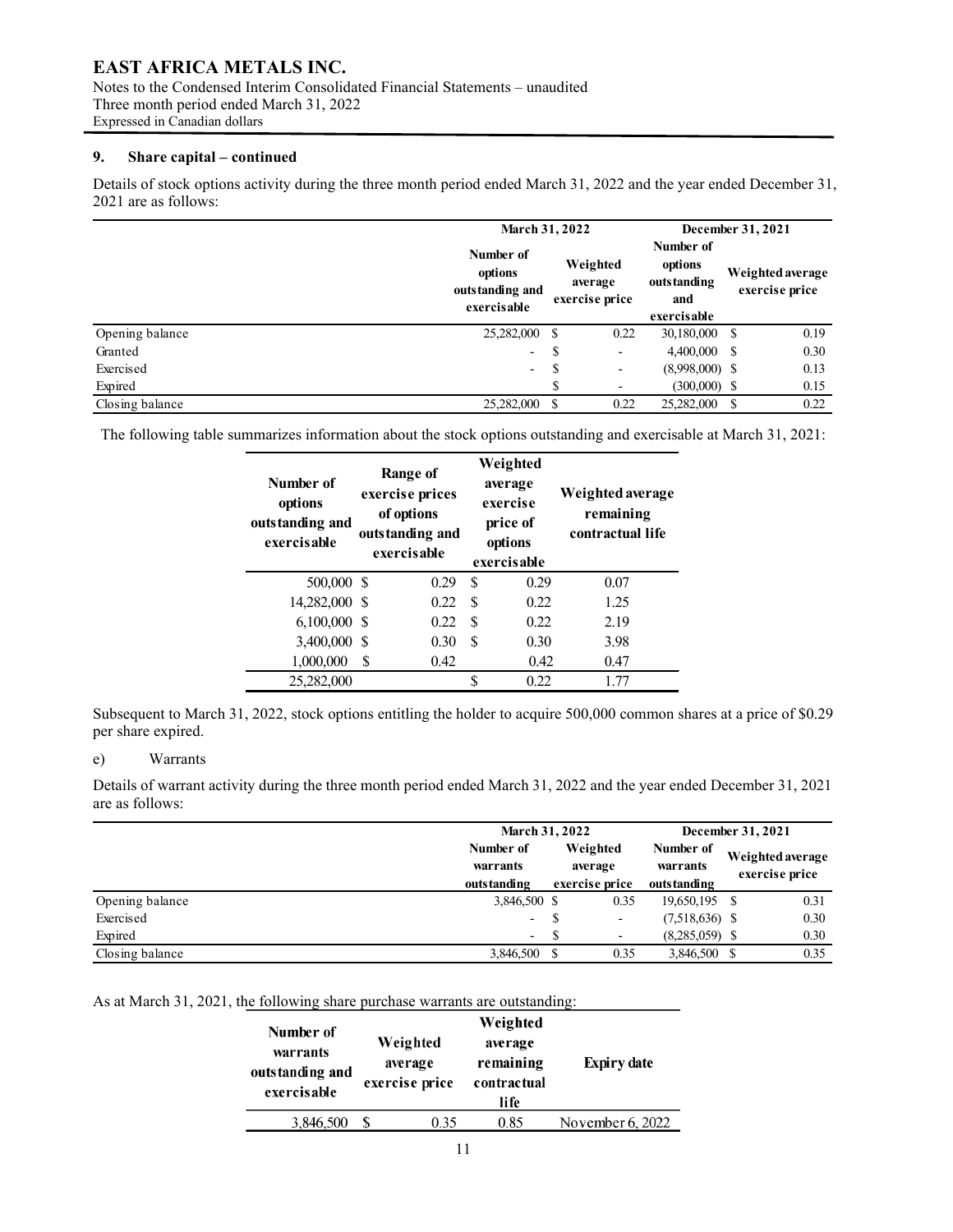# **EAST AFRICA METALS INC.** Notes to the Condensed Interim Consolidated Financial Statements – unaudited

Three month period ended March 31, 2022 Expressed in Canadian dollars

#### **10. Non-controlling interest**

East Africa holds a 70% equity interest in Harvest Mining PLC with the remaining 30% held with Ezana, an Ethiopian company. The non-controlling interest is carried at 30% until the completion of a feasibility study. The Company is responsible for all exploration costs until completion of a feasibility study. Subsequent to the completion of a feasibility study, any approved contributions by the Company for which Ezana elects not to contribute or elects to contribute less than its equity interest could increase the Company's interest. The below summarized financial information of Harvest is before inter-company eliminations:

#### **Summary of statements of financial position**

|                                                                       |    | March 31,                          |    | December 31, |
|-----------------------------------------------------------------------|----|------------------------------------|----|--------------|
|                                                                       |    | 2022                               |    | 2021         |
| NCI percentage                                                        |    | 30%                                |    | 30%          |
| Current assets                                                        | \$ | $62,108$ \$                        |    | 37,862       |
| Less -current liabilities                                             |    | (80, 392)                          |    | (39,920)     |
|                                                                       |    | (18, 284)                          |    | (2,058)      |
| Non-current assets                                                    |    | 16,353,737                         |    | 16,591,924   |
| Less -non-current liabilities                                         |    | (15,486,619)                       |    | (15,486,619) |
|                                                                       |    | 867,119                            |    | 1,105,305    |
| Net assets                                                            | S. | 848,835 \$                         |    | 1,103,246    |
| Accumulated NCI                                                       |    |                                    |    |              |
| Summary of statements of loss and comprehensive loss                  |    |                                    |    |              |
|                                                                       |    | Three month period ended March 31, |    |              |
|                                                                       |    | 2022                               |    | 2021         |
| Net income (loss) for period                                          | \$ | $(15,377)$ \$                      |    | (367,250)    |
| Comprehensive income (loss) for period                                | \$ | $(179, 592)$ \$                    |    | (127, 531)   |
| Summary of statements of cash flows                                   |    |                                    |    |              |
|                                                                       |    | Three month period ended March 31, |    |              |
|                                                                       |    | 2022                               |    | 2021         |
| Net cash provided by (used in) operating activities                   | \$ | 849 \$                             |    | (404, 936)   |
| Net cash provided by (used in) investing activities                   | \$ |                                    | \$ |              |
| Net cash provided by (used in) financing activities                   | S  |                                    | S  | 56,179       |
|                                                                       |    |                                    |    |              |
| Balance - December 31, 2021                                           |    |                                    | S  | 3,375,945    |
| Non-controlling interests' share of loss                              |    |                                    |    | (4,613)      |
| Non-controlling interests' share of other comprehensive income (loss) |    |                                    |    | (49, 267)    |
| Balance - March 31, 2022                                              |    |                                    | S  | 3,322,065    |

#### **11. Exploration and evaluation expenditure**

|                                                     | Tanzania, Handeni Tanzania, Other<br><b>Property</b> |   | <b>Properties</b> | <b>Harvest</b><br>Project | <b>Advabo Project</b> |   | Period ended<br>March 31.<br>2022 |
|-----------------------------------------------------|------------------------------------------------------|---|-------------------|---------------------------|-----------------------|---|-----------------------------------|
| <b>Exploration and evaluation expenditure</b>       |                                                      |   |                   |                           |                       |   |                                   |
| Camp and administration                             | $\sim$                                               | S | 66,582 \$         | 14,482 \$                 | ۰.                    | S | 81,064                            |
| Environmental and Social Impact Assessment ("ESIA") |                                                      |   |                   | $\overline{\phantom{a}}$  | 6,615                 |   | 6,615                             |
| Geochemistry                                        | 515                                                  |   |                   | $\overline{\phantom{a}}$  | ۰                     |   | 515                               |
| Provision for (recovery of) taxes                   | $\overline{\phantom{a}}$                             |   | 48.162            | $\overline{\phantom{a}}$  | ۰                     |   | 48,162                            |
| Techncial services                                  |                                                      |   |                   |                           | 3.799                 |   | 3,799                             |
| Total for period                                    | 515                                                  |   | 114,743           | 14.482                    | 10.414                |   | 140,155                           |

# **12. Related party transactions**

Key management personnel are those persons that have the authority and responsibility for planning, directing and controlling the activities of the Company directly or indirectly. Key management personnel include the Company's directors and members of the senior management group.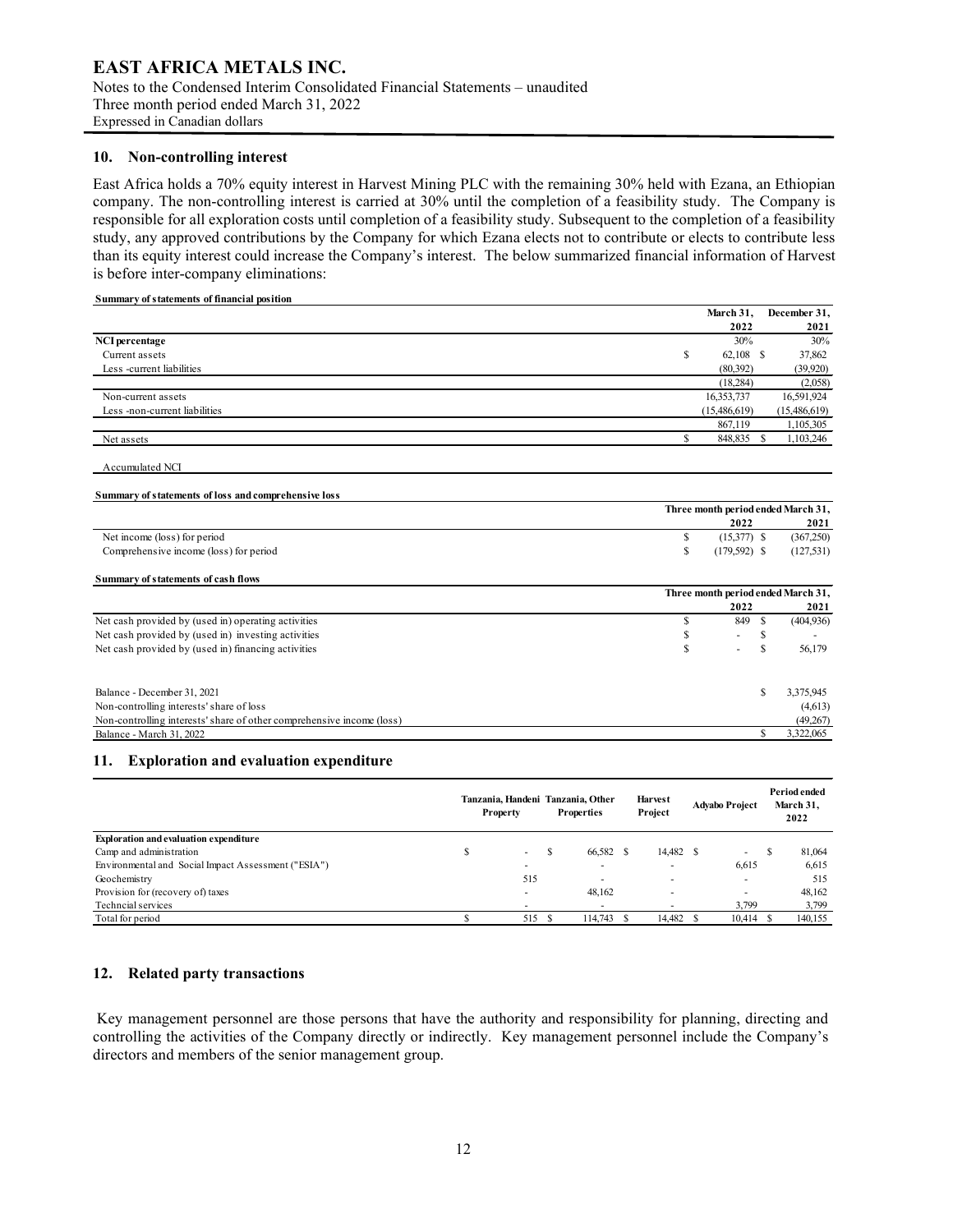Notes to the Condensed Interim Consolidated Financial Statements – unaudited Three month period ended March 31, 2022 Expressed in Canadian dollars

#### **12. Related party transactions – continued**

Details of key management personnel compensation are as follows:

|                                                               | Three month period ended March 31, |           |   |              |
|---------------------------------------------------------------|------------------------------------|-----------|---|--------------|
|                                                               |                                    | 2022      |   | 2021         |
| Services provided:                                            |                                    |           |   |              |
| Directors fees                                                | \$                                 | 17,250 \$ |   | 17,250       |
| Expense reimbursements                                        | \$                                 | 45,240    |   | -            |
| Management and consulting fees                                |                                    | 125,900   |   | 130,157      |
| Share-based compensation                                      |                                    |           |   | 618,284      |
| Technical services                                            |                                    | 8,875     |   |              |
| Key management personnel compensation                         | S                                  | 197,265   | S | 765,691      |
|                                                               |                                    | March 31, |   | December 31, |
|                                                               |                                    | 2022      |   | 2021         |
| Balances payable to                                           |                                    |           |   |              |
| Balances payable to key management personnel for compensation | \$                                 | 590,048   |   | 551,538      |

The balances payable are included in accounts payable and accrued liabilities.

|                       | March 31, | December 31, |  |  |
|-----------------------|-----------|--------------|--|--|
|                       | 2021      | 2021         |  |  |
| Loan payable (note 8) | 484,669   | 179,781      |  |  |

# **13. Geographical segment information**

The Company's operations comprise one reportable segment, exploration and development of mineral properties. The Company carries on business in Canada, Ethiopia and Tanzania. The carrying value of the Company's non-current assets totaling \$16,878,849 (December 31, 2021 - \$17,125,665) are all geographically located in Ethiopia.

## **14. Contingencies**

Certain conditions may exist as of the date the financial statements are issued that may result in a loss to the Company, but which will only be resolved when one or more future events occur or fail to occur. The impact of any resulting loss from such matters affecting these financial statements noted below may be material.

Tanzanian Definitive Agreement - arbitration

On June 10, 2015, East Africa signed a binding agreement with an arm's length private exploration and development company (the "Developer") with companies in Hong Kong and Tanzania, to acquire and develop East Africa's Handeni Properties and Other Properties in Tanzania (the "Tanzanian Assets"). On March 5, 2016, the "Tanzanian Effective Date", the Company completed the execution of the Definitive Agreement and the Gold Purchase Agreement (together the "Tanzanian Definitive Agreements") with the Developer. The Tanzanian Definitive Agreements required, among other things, the payment of US\$2,000,000 (US\$750,000 paid as of December 31, 2018) in cash for a 100% interest in the Tanzanian Assets, including the Magambazi project, camp, equipment and other assets.

On January 16, 2018, the Company completed the updated terms ("Addendum") for the Tanzanian Definitive Agreements and agreed with the Developer to assign the rights and obligations of the Tanzanian Definitive Agreements and Addendum to the Developer's new entity incorporated in Hong Kong. On April 6, 2018, the Company announced that it had commenced the arbitration process with the view to terminate the Tanzanian Definitive Agreements and Addendum from what the Company believes are failures of the Developer to adhere to the terms of the Tanzanian Definitive Agreements and Addendum and the Company may submit a claim for damages. The Company believes these failures represent an immediate threat to East Africa's Tanzanian mining and exploration licenses including potential claims in Tanzania. Under the Tanzanian Definitive Agreements, on termination the payments received are nonrefundable.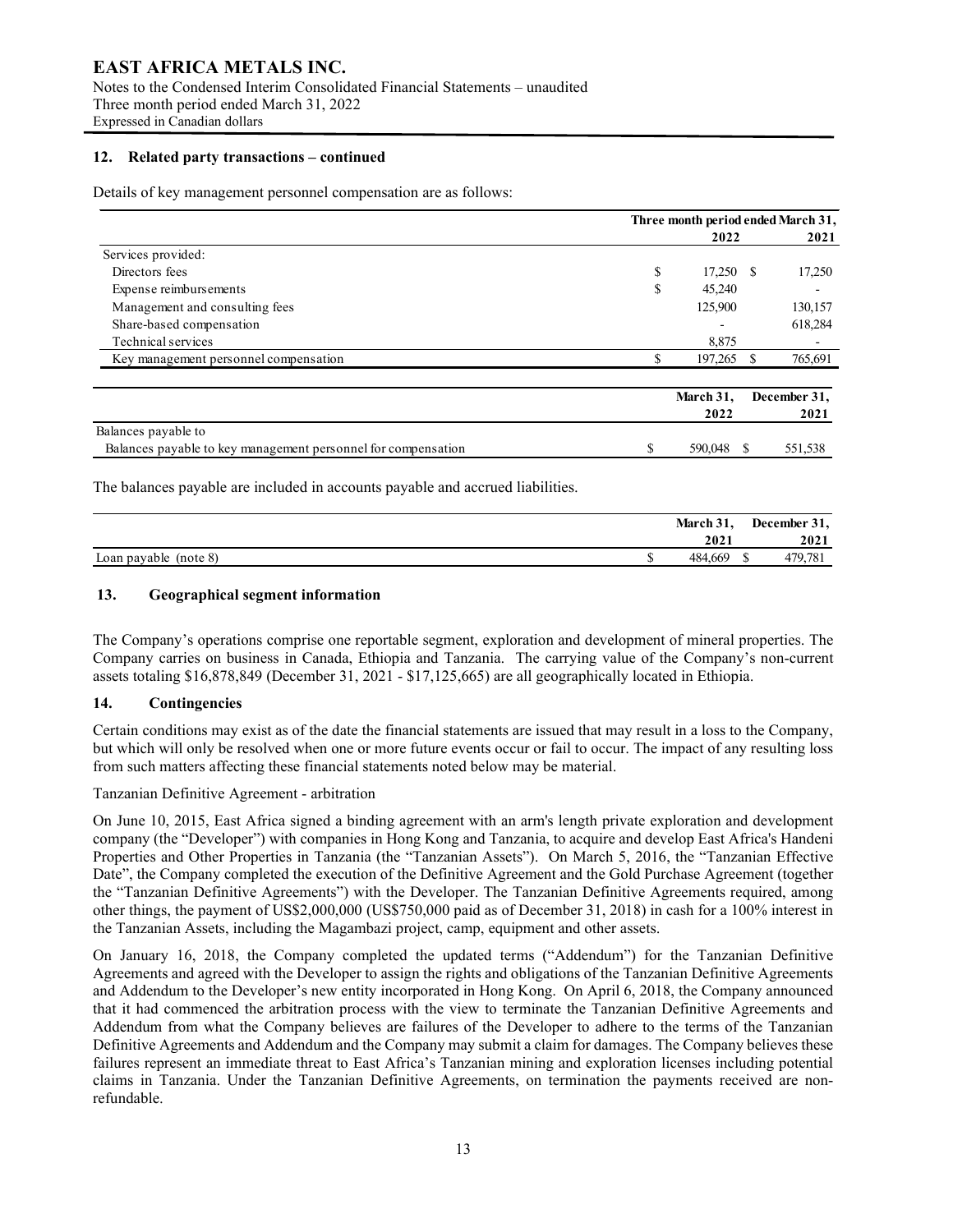### **EAST AFRICA METALS INC.** Notes to the Condensed Interim Consolidated Financial Statements – unaudited Three month period ended March 31, 2022 Expressed in Canadian dollars

# **14. Contingencies - continued**

In accordance with the Tanzanian Definitive Agreements and the Addendum, the binding arbitration relating to the Company's claim and the Developer's counterclaim is being decided by a single arbitrator in Vancouver, British Columbia pursuant to the rules of the British Columbia International Commercial Arbitration Centre. The Company has initiated the arbitration proceedings based on what it believes to be failures of the Developer to adhere to the terms of the Tanzanian Definitive Agreements and Addendum and the Company may submit a claim for damages. The arbitration proceeding in Vancouver, British Columbia has yet to be settled and the Company believes based on the Settlement Deed sanctioned by the Tanzanian Courts on September 22, 2020 (note 4), the ruling from the British Columbia International Arbitration Centre will be in favour of East Africa.

## **15. Financial instruments**

a) Fair values

The Company's financial assets and liabilities consist of cash and cash equivalents, accounts receivable, accounts payable and loans payable.

The carrying value of the Company's cash and cash equivalents, accounts receivable and deposits approximate their fair value at March 31, 2022 and December 31, 2021 due to their short term nature. The fair value of accounts payable and loans payable may be less than the carrying value as a result of the Company's credit and liquidity risk.

## b) Management of financial risk

The Company's financial instruments are exposed to certain financial risks, including currency risk, interest rate risk, credit risk, liquidity risk and interest risk:

#### Currency risk

The Company is exposed to the financial risk related to the fluctuation of foreign exchange rates. The Company operates in Canada, Ethiopia and Tanzania, the Company's functional currency is the Canadian dollar and for its foreign operations, the functional currency is the USD. The Company's expenses are incurred in Australian dollars ("AUD"), USDs, Tanzanian shillings ("TSH") and Ethiopian BIRR ("ETB"). A significant change in the currency exchange rates between the functional currencies relative to these currencies could have an effect on the Company's results of operations. The Company has not hedged its exposure to currency fluctuations.

As at March 31, 2022, the Company is exposed to currency risk through the following assets and liabilities denominated in AUD, USD, TSH and ETB:

|                                      | AUD                      | USD       | TSH         | <b>ETB</b>  |
|--------------------------------------|--------------------------|-----------|-------------|-------------|
| Cash and cash equivalents            | $\overline{\phantom{0}}$ | 991.529   | 1.553.997   | 2,217,724   |
| Accounts receivable                  | $\overline{\phantom{0}}$ | (50, 491) |             | 52,023      |
| Accounts payable and accrued charges | 4.202                    | (35.736)  | (9.980.776) | (3,350,045) |
| Net asset (liability)                | 4.202                    | 905,302   | (8,426,779) | (1,080,298) |

Based on the above net exposure as at March 31, 2022 and assuming that all other variables remain constant, a 10% depreciation or appreciation of the Canadian dollar against the Australian dollar, US dollar, Tanzanian shilling and Ethiopian birr would result in an increase/decrease of approximately \$93,611 (December 31, 2021 - \$103,829) in the Company's net loss.